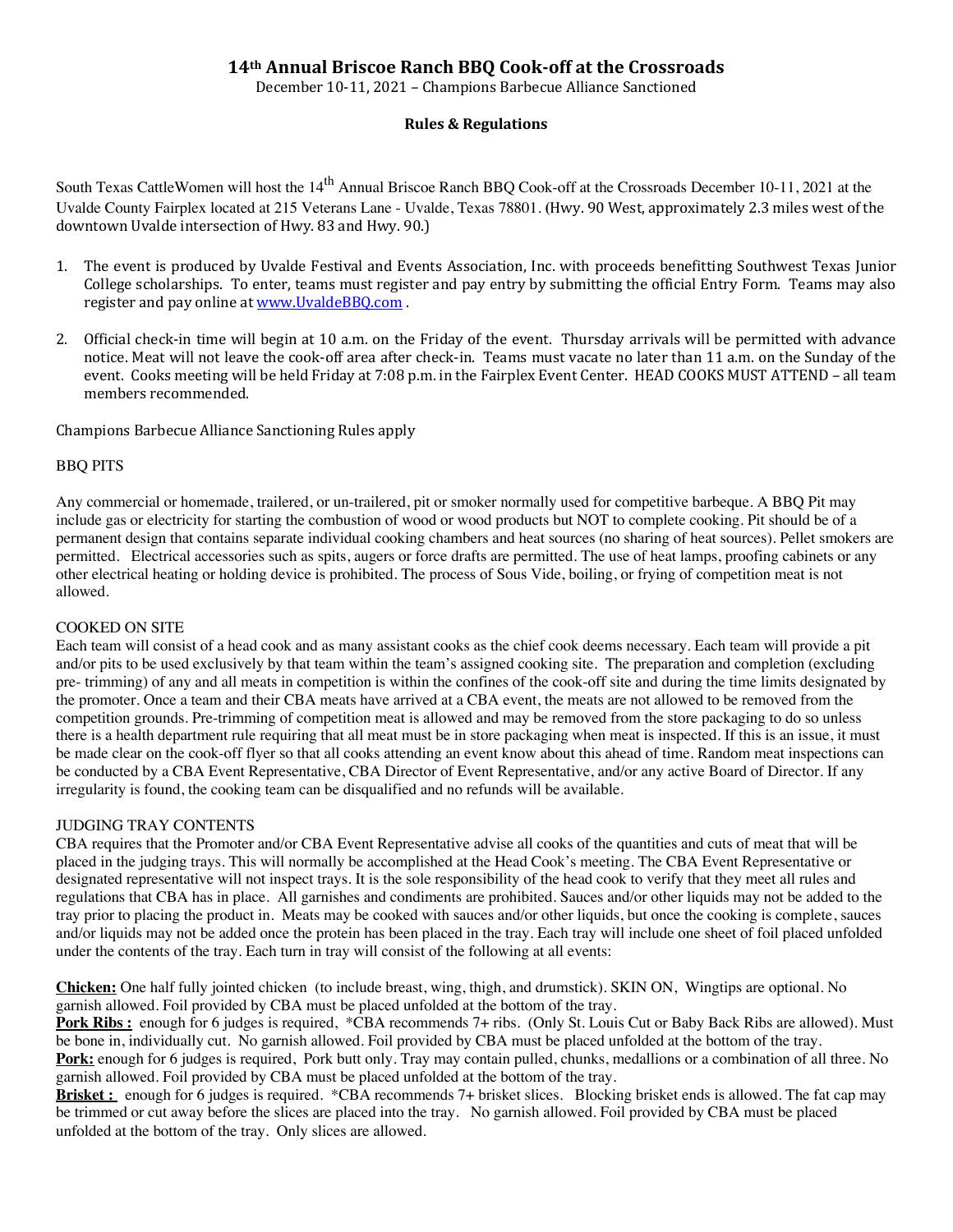If you are participating in the Jackpot Rib Eye Steak Category:

One  $(1)$  Ribeye Steak – approx.  $1$ " to  $1/2$ " thick

Steak must be submitted in the provided boxes. Steaks may not be marked in any way with the exception of grill marks. No garnish is allowed. Steaks must be turned in whole and uncut. \*Steaks provided by the cook. Promoter will not provide the steaks.

 \*ONLY main meat category points (Brisket, Pork Ribs, Chicken and Pork) will go towards sanctioning points.

## CAUSES FOR TRAY DISQUALIFICATION

After the tray has been turned in, any tray found to be in violation of CBA rules will be disqualified at the discretion of the CBA Event Representative. It is the sole responsibility of the head cook to become familiar with the CBA Rules and Regulations so as to avoid disqualification. Foreign items (toothpicks, pins, string, etc) found in entry will result in disqualification. Entries not cooked to USDA safe minimum internal temperatures could also cause disqualification. The CBA Event Representative will have the ultimate decision in disqualifying said tray.

### ANNOUNCING WINNERS

Winners for each category will be announced starting with the CBA recognized categories in order of chicken, pork spare ribs, pork butt and brisket. After the CBA categories are called, the jackpot categories as well any other special awards offered by the promoter (i.e. people's choice, best pit etc.) will be announced. At the end of the individual awards, the top ten (10) overall along with the Reserve Grand Champion and Grand Champion of the event will be announced. CBA will then post all cumulative points and each team's respective finish. The announcement of the winners will be by team name. Only the Promoter, CBA Event Representative, or designated CBA representative will announce names and no other person will be allowed to take the microphone during awards.

## EVENT DISQUALIFICATION

Failure to comply with CBA rules can result in a disqualification of the offending team or teams. The penalty will be administered by the CBA Event Representative /Event Promoter. If administered, the CBA Event Representative will notify the CBA President and Vice President. As required the President will also notify the Area Ambassadors.

- 1. Excessive use of alcoholic beverages by a head cook, assistants, and/or guests. (Under no circumstances are alcoholic beverages to be distributed to the general public by paid teams and/or their guests)
- 2. Use of a controlled substance by a head cook, assistants, and/or guests.
- 3. Foul, abusive, and/or unacceptable language by a head cook, assistants, and their guests.

4. Excessive noise generated from speakers or public address systems. Teams are encouraged to respectfully ask other teams around them about their speaker volume and/or other motorized noise. (excessive or continued complaints from teams about any of the above rule infractions shall be considered grounds for immediate disqualification from the contest. Only the Promoter and the CBA Event Representative can make this determination. If disqualified, there will be no refunds.

5. Quiet times are to be observed by all head cooks, assistants, and/or guests. The quiet time is to be stated by the Promoter but not to exceed 11:00 pm on contest nights and will run until 7:00am of the following day.

6. Failure to comply with any state, city, county, or CBA covid guidelines can result in immediate disqualification. The Promoter is not under obligation for refunds.

- 7. Props, trailers, motor home vehicles, tents and other equipment may not exceed the boundary of the contestant's space. Only one  $(1)$  team is allowed per space. There are a limited supply of 50 amp and 20 amp plugs available on a first come, first served basis at time of paid entry. Generators are allowed. Handicap restrooms and water are available.
- 8. All outdoor tents must be anchored with water barrels or sandbags. Under no circumstance are teams to drill holes or tent stakes in the concrete or asphalt of the premises. If said damage is found to be present, team will be fully responsible for repairing the damages to Uvalde County Fairplex's specifications.
- 9. It is the responsibility of the contestant to see that the contest area is kept clean and that the area is clean and policed following the contest.
- 10. Promoter, sponsors or cook-off officials will not be held responsible for accidents, thefts or mishaps.